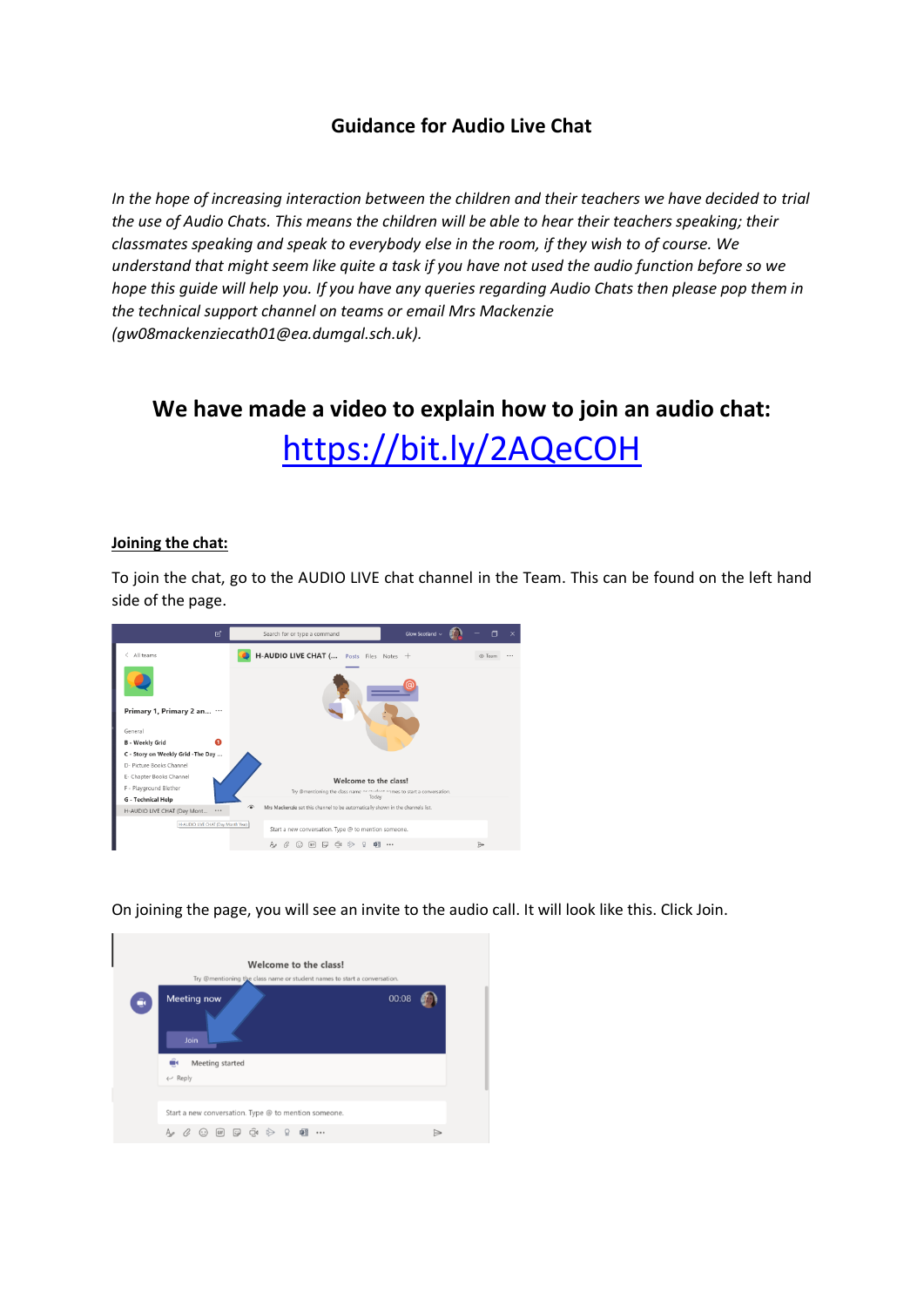Once you click **join** you will see a box like this. Click Join now.



You will then see the call screen which will be split into many sections with initials or photos of the participants. It will look similar to this:



You will probably be asked by the teacher to mute your microphone. Click on the microphone to mute it. To speak, you can click on it to unmute it.